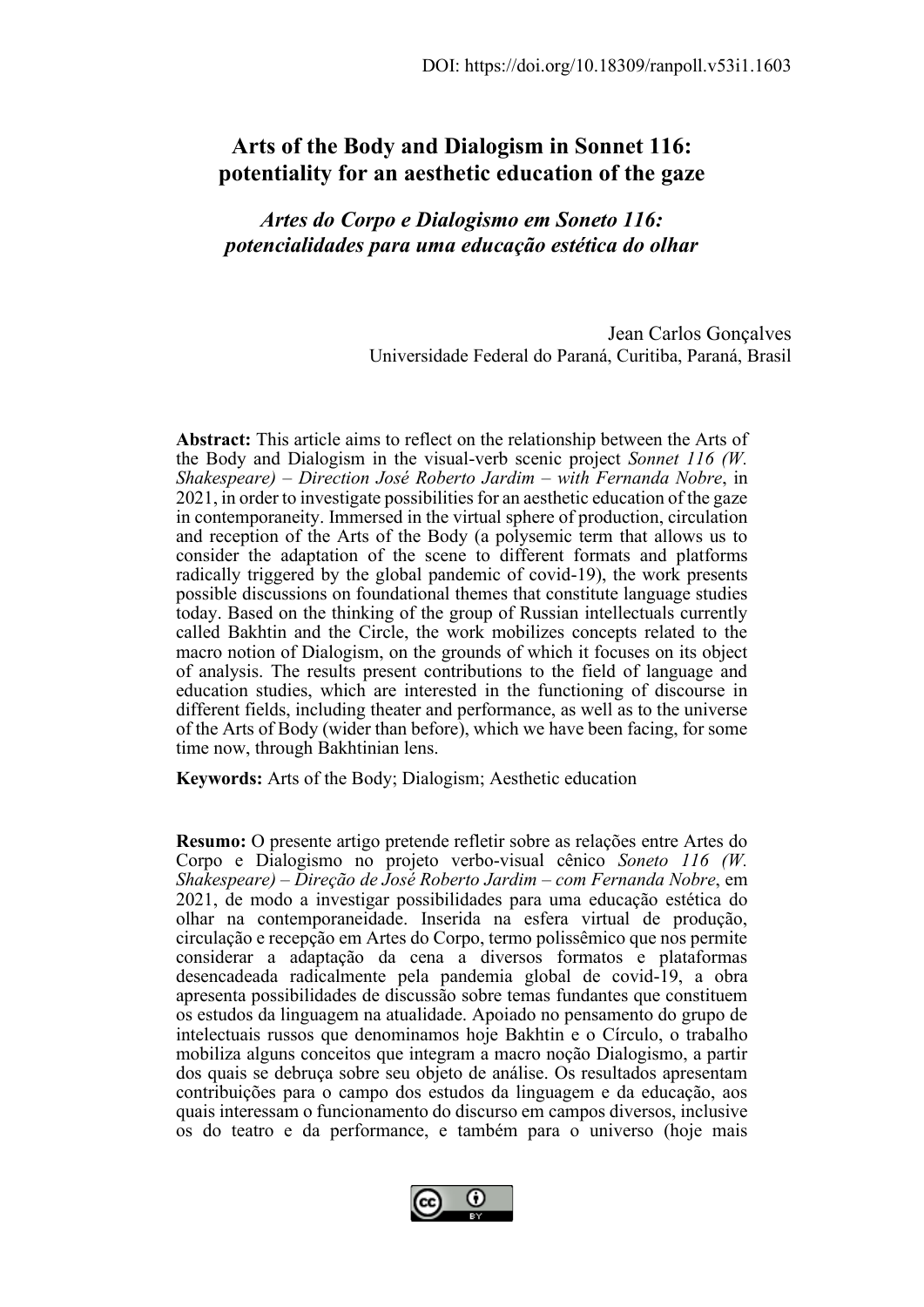expandido do que outrora) das Artes do Corpo, o qual temos enfrentado, já há algum tempo, a partir das lentes bakhtinianas.

**Palavras-chave:** Artes do Corpo; Dialogismo; Educação estética

*To Michelle Bocchi Gonçalves Dedicated to José Roberto Jardim and Fernanda Nobre*

### **1 Prologue**

*Sonnet 116 Let me not to the marriage of true minds Admit impediments. Love is not love Which alters when it alteration finds, Or bends with the remover to remove. O no! it is an ever-fixed mark That looks on tempests and is never shaken; It is the star to every wand'ring bark, Whose worth's unknown, although his height be taken. Love's not Time's fool, though rosy lips and cheeks Within his bending sickle's compass come; Love alters not with his brief hours and weeks, But bears it out even to the edge of doom. If this be error and upon me prov'd, I never writ, nor no man ever lov'd. (William Shakespeare)*

The present article is divided into two parts, named Takes, between this prologue and the epilogue. In Take 1, the priority we present a theoretical-methodological discussion, in which the object of analysis, the sphere of discursive production, circulation and reception as well as the theoretical basis of what we conceive in the present article as the Arts of the Body and Dialogism. Take 2 involves the description, analysis and discussion of the enunciative-discursive materiality of *Sonnet 116 (W. Shakespeare) – Direction José Roberto Jardim – with Fernanda Nobre*, to establish a relationship between the Arts of the Body and Dialogism and a possible investment in what we call the aesthetic of the gaze.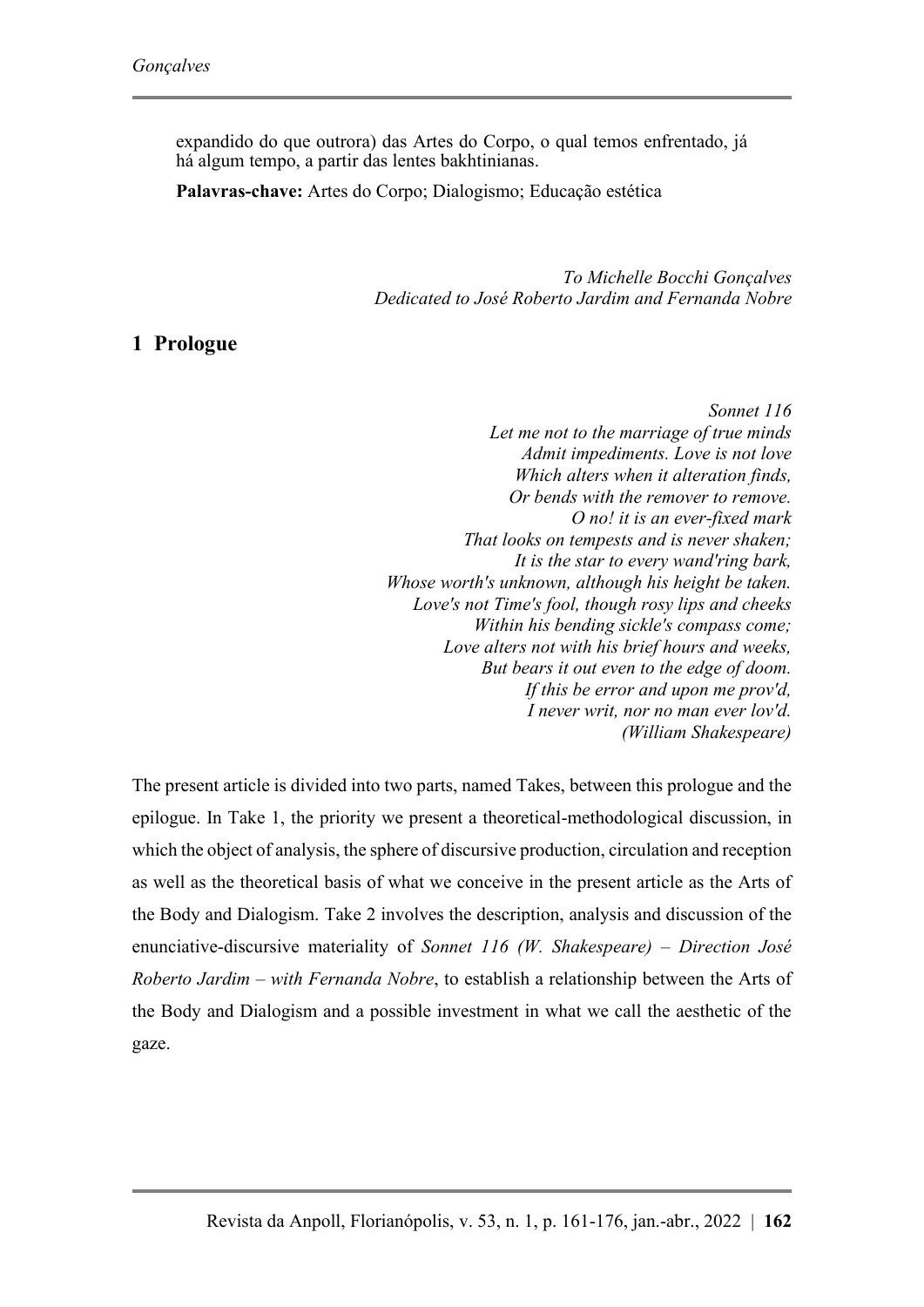# **2 Take 1 - Theoretical-methodological approach**

*Soneto 116 (W. Shakespeare) – Direction: José Roberto Jardim – with Fernanda Nobre* is a scenic project performed by José Roberto Jardim and Fernanda Nobre, available on the video platform *Youtube*<sup>1</sup> on 22 June 2021. The work is immersed in the virtual discursive sphere of the Arts of the Body. This term, Arts of the Body, despite the polysemy, allows us to consider the adaptation of the scene to different formats and platforms radically triggered by the global pandemic of covid-19, which demanded the temporary closing of theaters, forcing them to migrate and adapt theater to screen.

Starting on 11 March 2020, a series of protocols gradually became part of our everyday life and, among those, the one that seems to have affected our relationship to the world the most was called social distancing. Van Hoof (2020) states that confinement is the greatest psychological experiment of the world nowadays, due to its challenging nature, especially because it tests the human ability to produce and to communicate supported by two undeniable aspects: the feeling of frustration and suffering.

> Social isolation has caused many controversies in the country since some authorities are skeptical about its effectiveness. Most decision-makers have chosen to encourage this measure, adopting strategies to control population mobility, such as the closure of schools and universities, non-essential commerce, and public leisure areas, among others. As a result, most of the Brazilian population supported and adhered to the social isolation movement to fend off COVID-19 and collaborate in mitigating the contagion curve in the country. (BEZERRA, SILVA, SOARES, SILVA, 2020, s/p)

In the universe of the Arts of the Body, changes imposed on artists and viewers have never been this meaningful. As a result of isolation, we started to perform and to know an array of experiments in virtual platforms, in different modalities that employed several labels: on-line theater, on-line performance or installation, dance on screen, virtual museum, to illustrate the power of the processes of creation and their adaptations and mutations that people suddenly made locked in their houses and apartments. The World Health Organization (WHO) recommended lockdown all over the planet as a means to contain the pandemic virus, which opened new doors amidst the vast fields of

<sup>&</sup>lt;sup>1</sup> Available at[: https://www.youtube.com/watch?v=xKUFRP5elcU.](https://www.youtube.com/watch?v=xKUFRP5elcU) Access on 01 Oct. 2021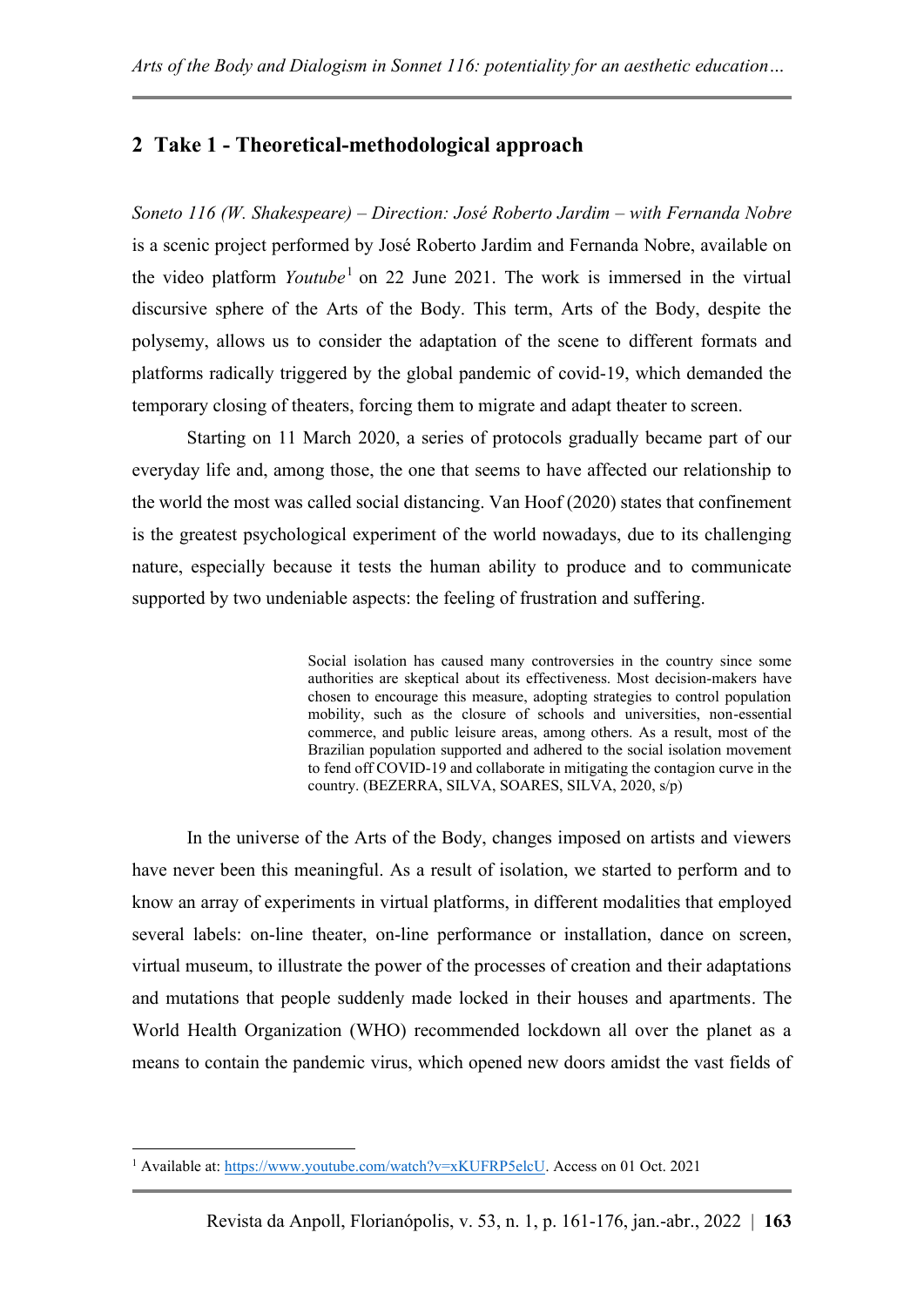virtual and technological hypermedia – considering what was known as theatricality, presence and absence until then.

It is noteworthy that like in any other language event, the Arts of the Body have their own characteristics, whose meaning production exceeds the interactional and/or communicational dimensions. It is not possible, therefore, to analyze the "wholeness" of that event, and that is applied both to an in-person performance and to any other materiality that conveys the aspects of the theatrical discourse or the effects of that theatricality in its discursive project. In the particular case of the Arts of the Body, as detailed in previous publications, the production of meanings involves different parts/moments/texts of an enunciative-discursive whole, which is fundamentally fragmented, despite a certain degree of complementarity between the fragments. Together, the fragments form the artistic discursive project, for the analytical theory we chose, are named concrete utterance. Therefore, the analysis of works of art themselves fit the scope of what we conceive as the Arts of the Body. In the case of a theater play, for example, this means the analysis of the materiality that constitute the steps of the process of creation, such as pre- and post-production, including forms and experimentations not characterized as performances or, even, not yet defined by a label that is known/accepted by the audience, such as *Sonnet 116 (W. Shakespeare) – Direction: José Roberto Jardim – with Fernanda Nobre* and materialities that consider the body as centrality or proximity.

The short video *Sonnet 116 (W. Shakespeare) – Direction: José Roberto Jardim – with Fernanda Nobre* with duration of 2:13 minutes, was never labeled as a play, a performance, an audiovisual, an art video, or any other expression. What is presented, in our opinion, is a verbal-visual materiality entirely recorded indoors (thus connected to the means of pandemic scene production) and integrating at least two enunciative-discursive dimensions: the visuality, presented in the dynamic image plane (which is composed of the images in movement in the piece) and the verbal expression, which conveys the oral narrative of Sonnet 116 by William Shakespeare in two versions: the first in English (in the voice of José Roberto Jardim) and the second in Portuguese (in the voice of Fernanda Nobre).

Before approaching, in more specific terms, the description and analysis proposed in this text, it seems important to state that verbal-visuality is a concept proposed by Brait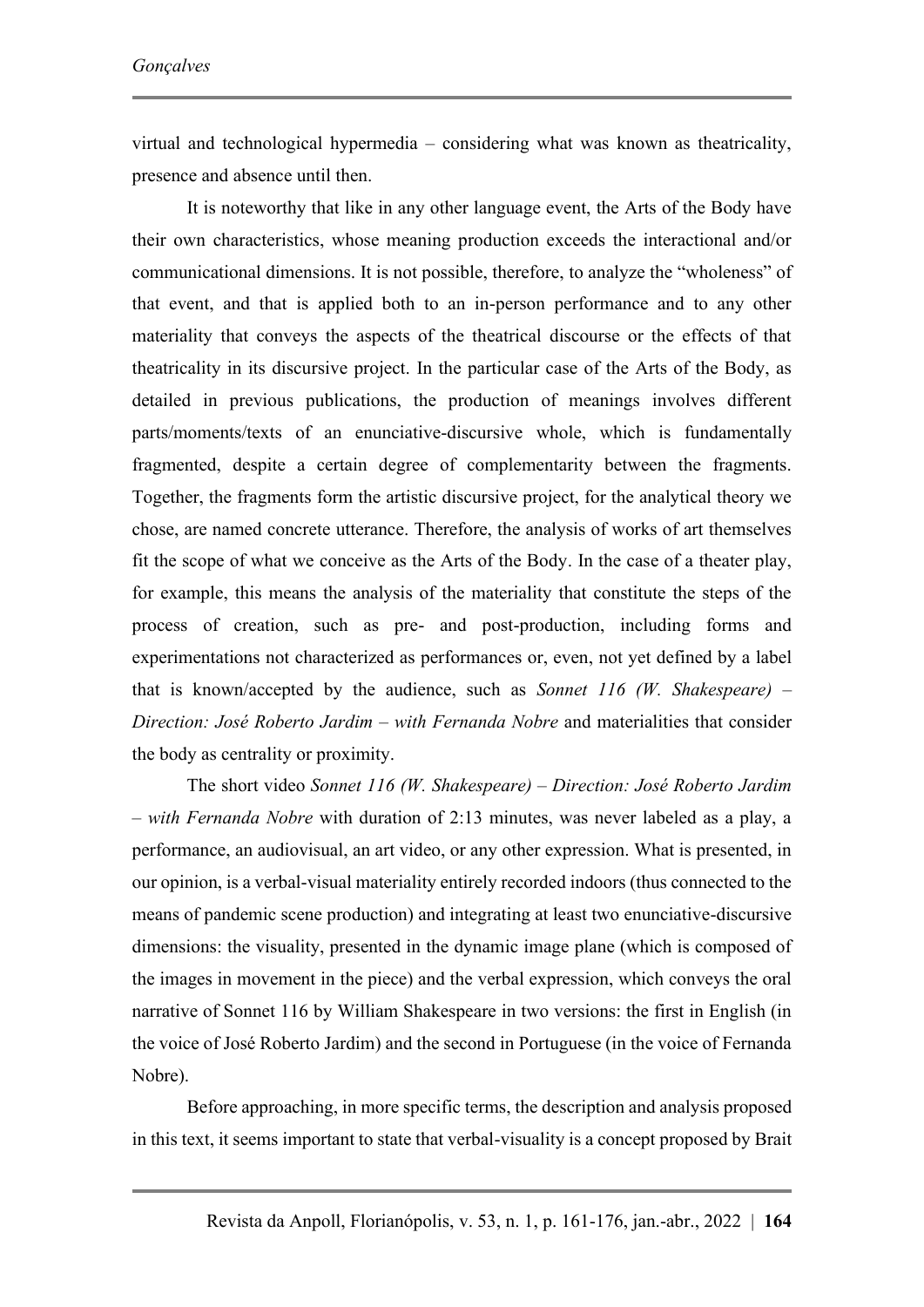(2012) based on suggestions and clues found in the works of Bakhtin and the Circle. Therefore, it is a notion connected to the dialogic perspective or to Dialogical Discourse Analysis, which conceives Dialogism as a founding macro-concept, an epistemological umbrella for the key-concepts that support that theory. Assuming the verbal-visual perspective of analysis means enables thinking the text in multiple dimensions, but it is between the layers of what we understand as visual that lie the discursive projects of either static or dynamic nature in bi or tridimensional perspectives. In the whole of what we conceive as visual language are writing and orality in their different aspects and in the various means through which they appear in the chains of human communication. Not all texts are verbal-visual, but in some the connection between their verbal and visual dimensions are perceptible, such as the work we aim to analyze in this article. Hence, we conceive the notion of text from a semiotic-ideological point of view.

The notion of text, as defended by Bakhtinian thinkers, implicates the search for an understanding of concrete utterance as the matrix that guides how one interprets data. Any ideological phenomenon of the sign is conveyed by some material: sound, physical mass, color, body movement, etc. (VOLÓCHINOV, 2017, p. 94)<sup>2</sup>. Hence, texts that circulate in certain social/ideologic spheres are always the result of an encounter of voices, of a conflict of ideas, and, therefore, are dialogic.

Investigating the work of these artistic processes presents itself as a challenge nowadays; times of uncertainty have never been so reinforced by the magnifying lens of a political, sanitary, and existential crisis. While formats and platforms unknown or little accessed until then enter our homes at a speed that still sounds foreign and distant, what we define by audiovisual seems to have embraces a series of artistic, educational and corporate productions in the pandemic world. Broadening the notion of audiovisual makes it possible for us, for example, to watch the livestream of a play, a conference, a lecture or a service. The place of virtual spectator becomes, simultaneously, the stage for novel experiences and the gateway for new forms of leisure, be it in the relationship with live materials or with recorded ones, available on a multitude of platforms.

> It is important to notice the issue of how much the audiovisual device conditions the viewer's experience and how it can contribute to expand and to refine it. Far from thinking in terms of a dichotomy between audiovisual and

<sup>2</sup> BAKHTIN, M.; VOLOSHINOV, V. Marxism and the Philosophy of Language. Cambridge, Massachusetts: Harvard University Press, 1973, p. 15.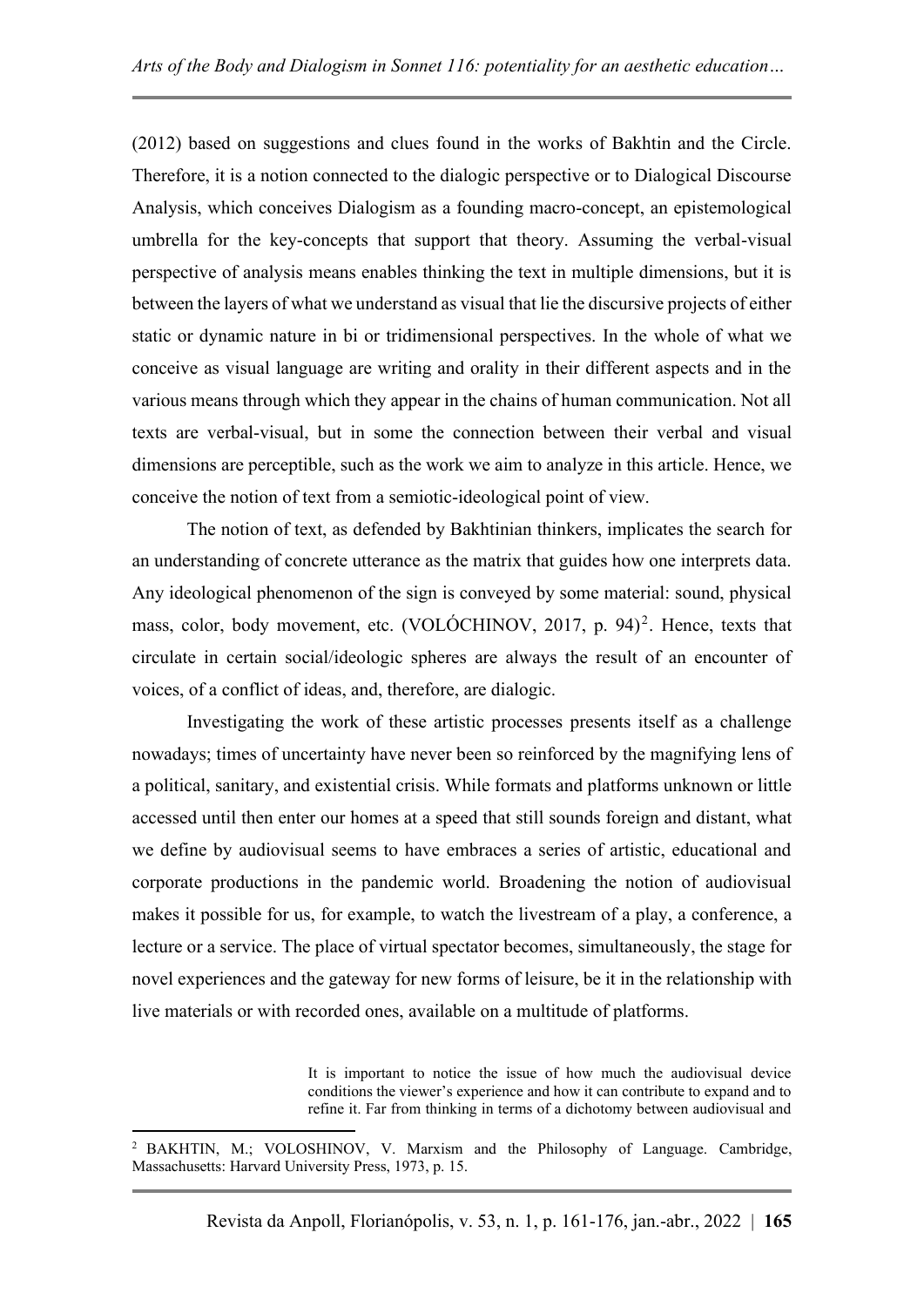spectator, we realize that both compose a regime of mutual affects, in which both the spectator and the audiovisual meet in continuous exchange, reciprocal activation and transformation. (SOARES; KASTRUP, 2015, p. 982)<sup>3</sup>

The present article is placed between the analyses of processes of audiovisual creation already known to the audience (YouTube videos) and the new viewership experiences that unfold nowadays, in which our corporeality is prompted to seek alternative appreciations of projects related to the Arts of the Body, whose artistic contemplation/appreciation in the virtual media we have avoided for a long time in history. Understanding the relevance of thinking about these processes and of investigating how these processes affect us, we assume on the grounds of the Bakhtinian theory the non-finitude that constitutes the panel of uncertainties displayed in the following analysis.

### **3 Take 2 – Analysis, discussion and results**

The video *Sonnet 116 (W. Shakespeare) – Direction: José Roberto Jardim – with Fernanda Nobre* is available on the channel *José Roberto Jardim* on YouTube, published on 22 June 2021. It is not necessary to detail the temporal context, which is characterized by the pandemic, as announced in the beginning of the article. But it is important to consider that the sphere of discursive-enunciative production, circulation and reception of the materiality that finds itself somehow eternalized as filmic sign, conveys the evidences of social isolation, of distancing and, in particular, of generally felt melancholy (perhaps in Brazil) since the announcement that covid-19 had spread around the world.

Therefore, the direction of the adaptation of Sonnet 116 onto screen<sup>4</sup>, signed by José Roberto Jardim, is outlined by impeccable tones regarding the connection between

<sup>&</sup>lt;sup>3</sup> In the original: "É importante atentar para o problema do quanto o dispositivo audiovisual condiciona a experiência espectatorial e de que modo pode contribuir para ampliá-la e refiná-la. Longe de pensarmos em termos de uma relação dicotômica entre o dispositivo audiovisual e o espectador, percebemos que ambos compõem um regime de afetabilidade mútua, no qual, tanto o espectador quanto o meio audiovisual se encontram em constante processo de troca, de ativação recíproca e de transformação."

<sup>4</sup> We declare our search for a non-definition to approach the naming of the format in which the work is presented. We shall label it either an audiovisual product (which it is) or any other nomenclature that approximate the fields traditionally related to the Arts of the Body, such as art performance or on-line theatrical performance. We claim that it is not possible, and not even necessary, presently, to use any syntagma to name the format, since our interest lies in a dialogic discourse analysis, that is, in a different dimension of signs.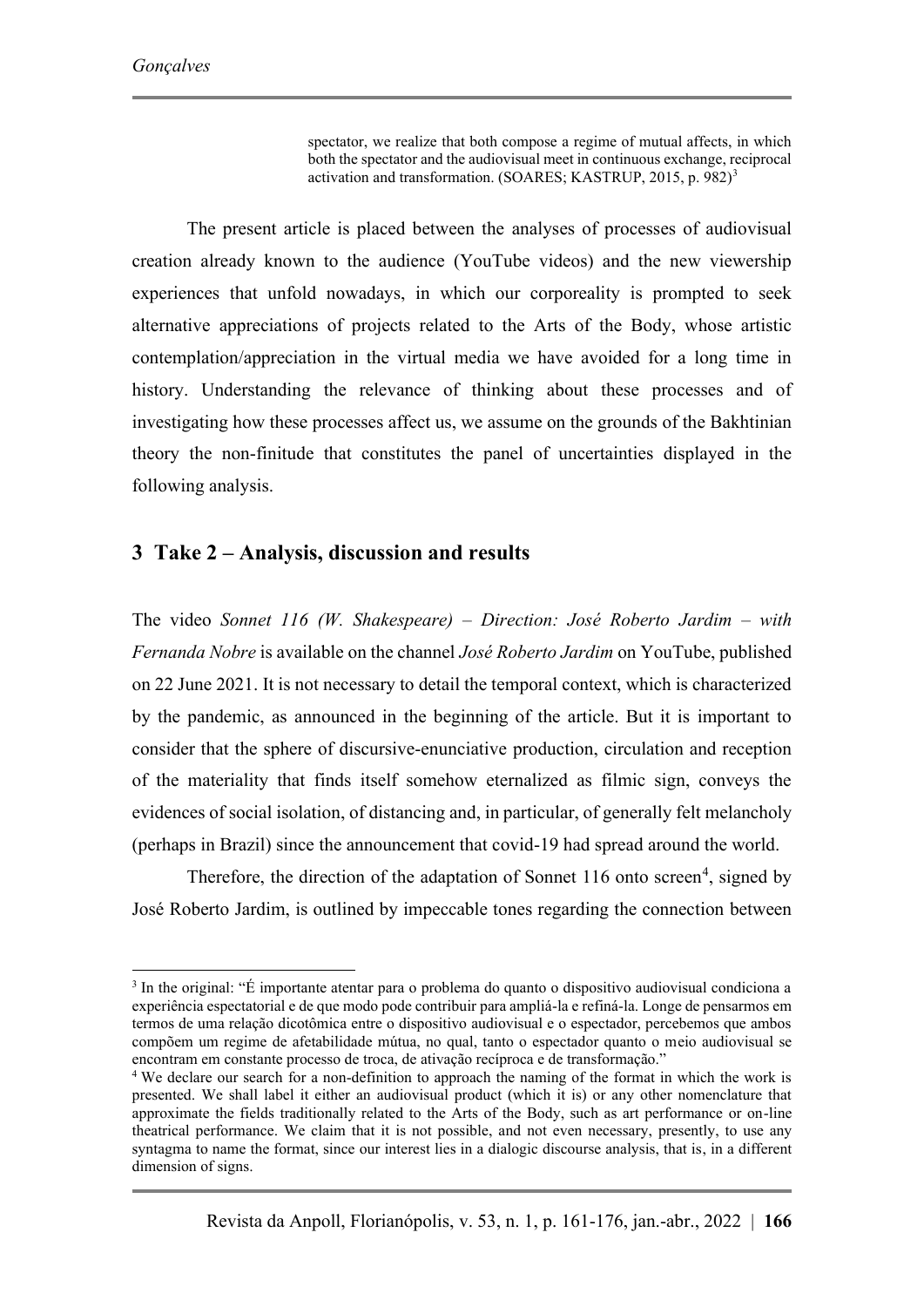art, sensitivity, aesthetic and the dialogue between the artist and his own time, a feature that can be read as authorial/stylistic mark of the director (ARAÚJO, 2021; TITO, 2021).

Let us begin with movement. The camera goes up a small corridor, probably in a flat, in which we quickly see three white doors. We are directed to the door on the left, and we see and hear, almost at the same time, a hand that touches the doorknob lightly and José Roberto Jardim's striking voice overlapping with the soundtrack – *The End of All Our Exploring*, by Max Richter –duly credited at the end of the video. The reciting of Shakespeare's sonnet begins in English (the original language). Clearly, we are before a verbal-visual discursive-enunciative materiality. The moving image and the sound/musical planes are established dynamically in the first seconds of the piece.

The delicateness with which the door is open is the same that allows us to see Fernanda Nobre lying on a white double bed among pillows. One of the pillows, the yellow one, jumps to the eyes. All signs suggest that Fernanda is asleep or, at least, resting, so she is not intimidated by the presence of the cameraman and interpreter of the poem walking into the bedroom. There is no room to mistake his entrance with an invasion or to make any association with an uncomfortable situation. We remain unaware, until the end of the video, of whether we are looking at/spying on characters or a couple in a romantic situation. Everything is theatrically agreed upon and calculated between the participants in the scene, even if the spectator remains, purposefully, it seems, at the will of the intimate game that unfolds. When we use the expression *theatrically*, we must inform the reader of the concept of expanded theatrically. Based on Diéguez, it involves:

> [...] a discourse and a strategy that crosses and transcends theater, enabling even the expansion and displacement of the limits between the theatrical and the artistic. [...] The transformations and expansions of the performative, of the theatrical and of the scenic have not been triggered exclusively by the indisciplinary contamination and dissemination of the arts, but, insistently, by the demands and contamination that life events propose to art, by the urgency with which we are interpolated by the scenes and the theatricalities of the polis. Hence, theatricality as an expanded field not only requires us to recognize the other scenes and this other theater that emerges in the artistic interstices, but also urges us to recognize the theatricality that dwells in life and in social representations, such as Artaud and Evreinov did. The theatricality as expanded field beyond the arts. (DIÉGUEZ, 2014, p. 125, 128-129)<sup>5</sup>

<sup>&</sup>lt;sup>5</sup> In the original: "un discurso y una estrategia que atraviesa el teatro y lo trasciende, posibilitando incluso la expansión y el desplazamiento de los límites de lo teatral y de lo artístico [...]. Las transformaciones y expansiones de lo performativo, lo teatral y lo escénico no han venido sólo por las contaminaciones y las diseminaciones indisciplinares de las artes, sino insistentemente por las solicitudes y contaminaciones que los acontecimientos de la vida proponen al arte, por la urgencia con que nos interpelan las escenas y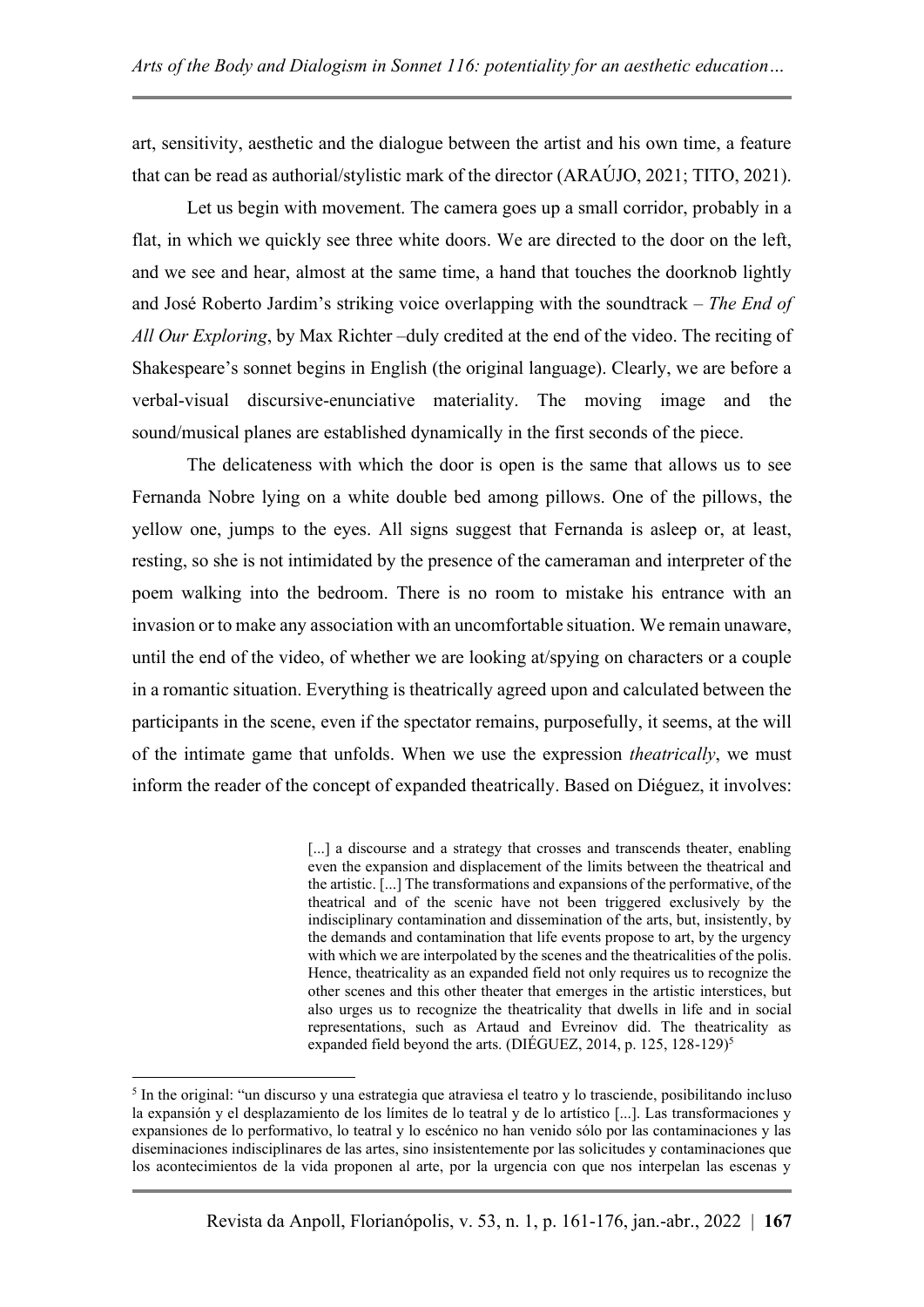Thinking the scene in an expanded field, but assuming it as agglutinating effects of theatricality, allows us to reason the analysis of a materiality that, despite not configuring as scenic in its origins, can be discussed through a theatrical perspective. For that reason, we have insisted in defending the notion of *theatrical discourse* exceeds the *in-situ* field of the scene, suggesting a radical approach to the term, especially for the analysis of distinct forms of human expression and communication produced in the virtual sphere after the covid-19<sup>6</sup> pandemic, including the Arts of the Body. These have been through drastic changes in their confection and fruition. Moreover, it is noteworthy that Dialogism, such as defined by Bakhtin and the Circle, relies on the premise that analyzing a certain materiality is an "axiological relationship with human phenomena and built through dialogue between distinct points of view about mankind, its nature and history"  $(CASTRO, 2007, p. 94)^7$ .

The mobilization caused in the spectator of *Sonnet 116* is similar, in many aspects, to the synesthesia and disturbance caused by the in-person theater. This fact enables dialogue to unfold from the very first take of the video from a performative perspective. – *Habemus arte!* This is the suffocated shout that echoes between the fear of what is to come and the dialogic instant through which we continue our enterprise toward what José Roberto Jardim and Fernanda Nobre offer us. The male hand, in close-up, touches lightly the feet of the beloved woman (that are already seen by the spectator) and moves toward the upper part of her legs, uncovering them by removing the sheet that prevents us from seeing her body. We follow him and we see, while the poem is recited in English, Fernanda's right hand resting on top of her lying form until the camera moves up her right arm, relaxed on top of the white sheet and, finally, frames her face and closed eyes. We hear the soundtrack and the end of the poem recited in English.

teatralidades de las polis. De manera que la teatralidad como campo expandido no sólo nos solicita reconocer las otras escenas y el otro teatro que emerge en los intersticios artísticos, sino que también nos conmina a reco-nocer la teatralidad que habita en la vida y las representaciones sociales, tal y como lo hicieron Artaud y Evreinov. La teatralidad como campo expandido más allá de las artes".

<sup>6</sup> The research project *O discurso Teatral em perspectiva dialógica: potencialidades, urgências e demandas*, developed with funds from the CNPq (Research Productivity Grant/Bolsa de produtividade em pesquisa), and the participation of the following researchers: Dick McCaw (University of London – England), Jean-Frédéric Chevallier (Trimukhi Platform – India), Tiago Porteiro (Universidade do Minho – Portugal), Carla Marcelino (Universidad Técnica Particular de Loja – Equador), Angela Brand (Universidade de Antioquia – Columbia) and Sônia Machado de Azevedo (Escola Superior de Artes Célia Helena – São Paulo/Brazil).

<sup>7</sup> In the original: "relação axiológica com os fenômenos humanos e construída através do diálogo entre pontos de vista distintos sobre o homem, sua natureza e sua história".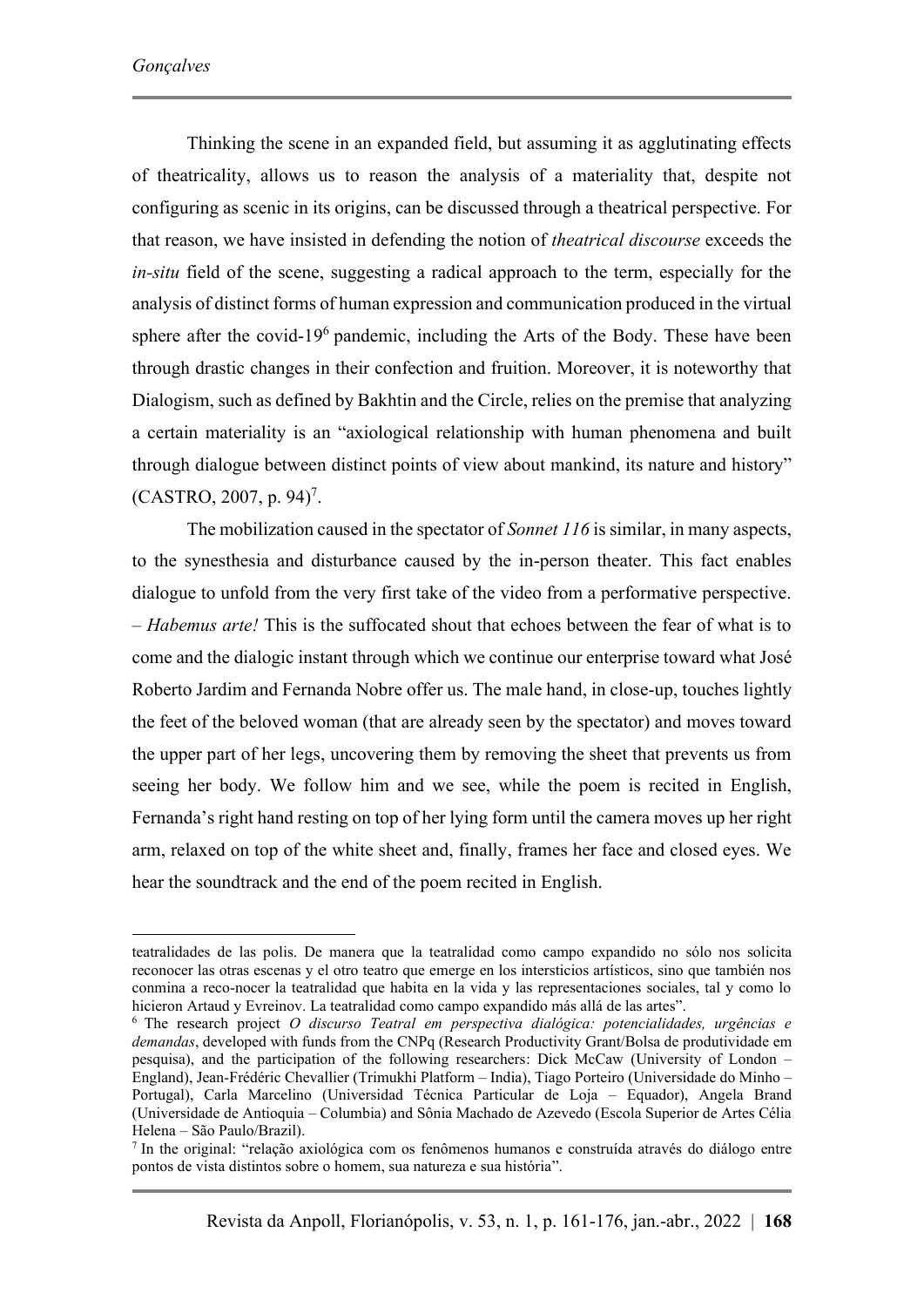Somewhat surprisingly, Fernanda opens her eyes and, in what we call here the second part of the video, begins to recite the poem in Portuguese, translated by José Roberto Jardim, according to the credits on YouTube. At the same time, we realize that her image is filling the screen of a black notebook, which we see through the moving camera on the bed. The actress closes the notebook and resurfaces from behind the device, reciting the line "impedimento algum". Here, it is important to resume Voloshinov's contributions to the definition of aesthetic communication and the way it connects to the daily world, to the ideological-sign universe in which it is produced:

> *What characterizes aesthetic communication is the fact that it is wholly absorbed in the creation of a work of art, and in its continuous re-creations in the co-creation of contemplators, and does not require any other kind of objectification*. But, needless to say, this unique form of communication does exist *in isolation*; it participates in the unitary flow of social life, it reflects the common economic basis, and it engages interaction and exchange with other forms of communication (VOLÓCHINOV, 2019 [1926], p. 116-117)<sup>8</sup>

This formulation allows us to continue our investment in the expansion of terms, formats and labels for an analysis that is not limited to technical specificities of the theater, of communication or even of what is nowadays conceived as the aesthetic education. Amplifying the lens to understand such niches, as well as to include the acceptance of other segments, some of which still remain unnamed in the current literature, comes as a possibility of dialogue with our own time and space and, in Bakhtinian terms, with our chronotope.

> We will give the name *chronotope* (literally, 'time space') to the intrinsic connectedness of temporal and spatial relationships that are artistically expressed in literature. […] In the literary artistic chronotope, spatial and temporal indicators are fused into one carefully thought-out, concrete whole. (BAKHTIN, 2018 [1937-1939], p. 11-12)<sup>9</sup>.

Continuing the dialogic reading of the video, we see Fernanda turn on her back and play with her hair as we hear the poem and access the techno-body aesthetic that settles as discursive play before our eyes. It is noteworthy that in the previous part of the

<sup>8</sup> BAKHTIN, M.; VOLOSHINOV, V. N. Freudianism: A Marxist critique. Translated by I. R. TITUNIK. Nova York: Academic Press, 1976, p. 98; original highlights.

<sup>9</sup> BAKHTIN, The Dialogic Imagination: Four Essays. Translated by M. Holquist and C. Emerson, edited by M. Holquist, University of Texas Press, Austin, Tex., 1981, p. 84.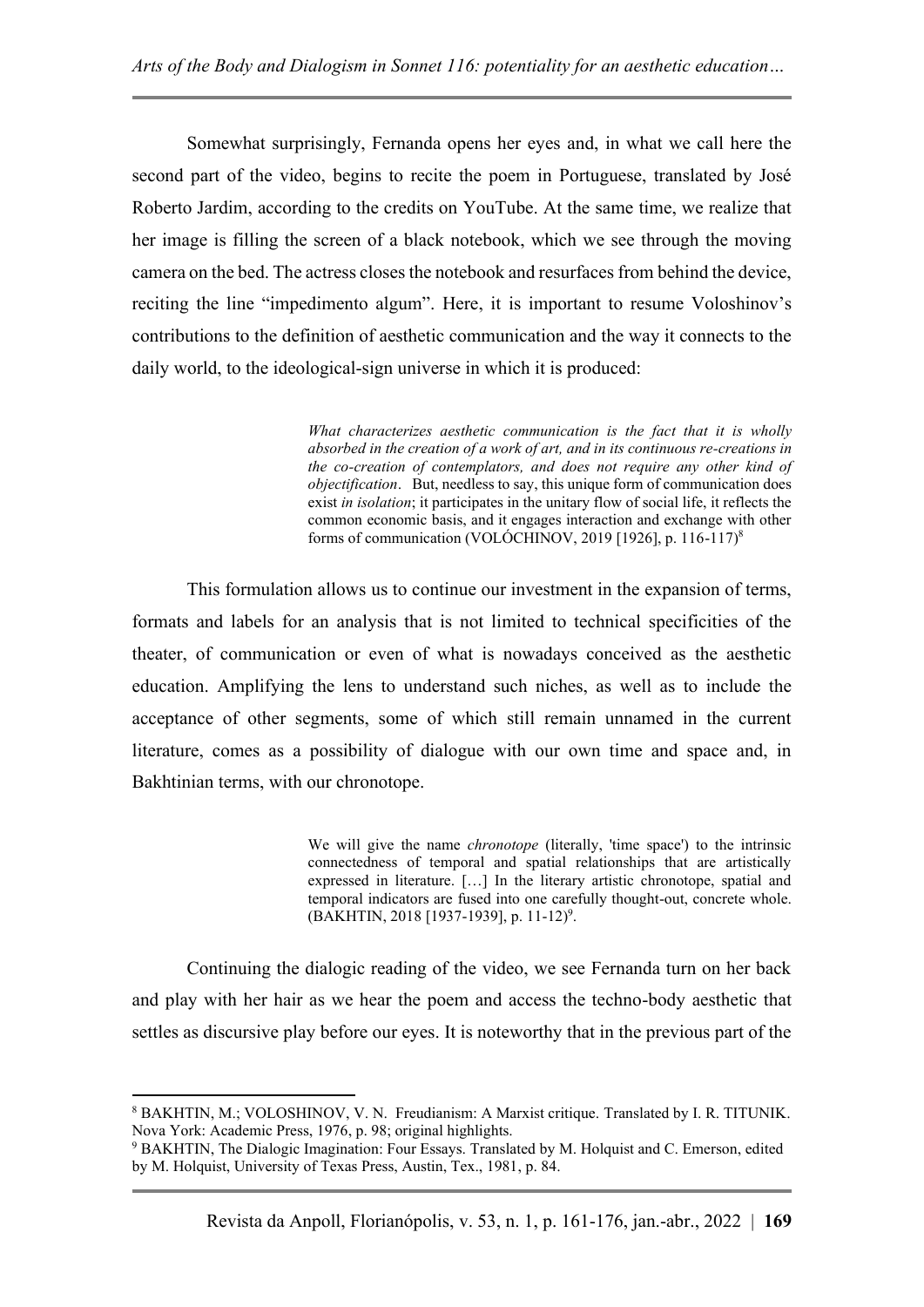video, we did not see who was reciting the text in English. However, now we are facing a narrative of a different nature, because we see, at different times, the actress reciting the poem, thus setting another form of listening. The verbal-visuality starting then (minute 1:00) is also granted an extended dimension regarding the first part of the piece. We come into contact, at the same time, with the Portuguese translation of the poem and the fact that, now, in addition to listening to the text, we can see it moving on the actress' lips. Another language, another gender, and another visual approach are now leading to another relationship with rhythm, with the discursive dynamic. Now, someone is looking at the camera and at the spectator.

The radical way in which Bakhtin introduces us to the concept of alterity (AMORIM, 2021) is also a good indicative, for the current article, that the Circle has yet much to contribute to the analysis of verbal-visual corpora, as suggested by Brait (2012), and to projects such as Arts of the Body, available at contemporary multifaceted platforms. According to Amorim (2021, p.111), "Alterity is not mere difference: it changes and destabilizes<sup> $10$ </sup>. In the adaptation of Sonnet 116, the feeling of a certain destabilization invites spectators to adjust to these new discursive-enunciative modalities they have just met.

Next in the analysis, we see Fernanda sitting on the bed, with her back turned to the camera, playing with her hair. Almost suddenly she runs to the door, leaves the bedroom and we can see her walking down the small corridor with a white masculine Tshirt. The camera follows her to a round table. Hence, we, the spectators, begin to see parts of the house, the furniture, the details that tell us that the actors/performers live in that place. The tuning of the intimate and familiar environment of a home immediately takes us to the time of social isolation and to the relationship that we also have with our homes, with our invented ways of existing in the world from our place. On the table, we can see a white notebook and next to it a glass with vestiges of red wine, while we hear the actress' voice reciting this line of the poem: "-Que não se curva ao Tempo, mesmo quando este ceifa o vigor".

This fragment of the video, described in the previous paragraph, proposes a discussion on the relationships between time, art and technology. Analyzing how actions unfold allows us to realize that we are before a piece that dialogues sensitively with the

<sup>10</sup> In the original "Alteridade não é mera diferença: ela altera e desestabiliza".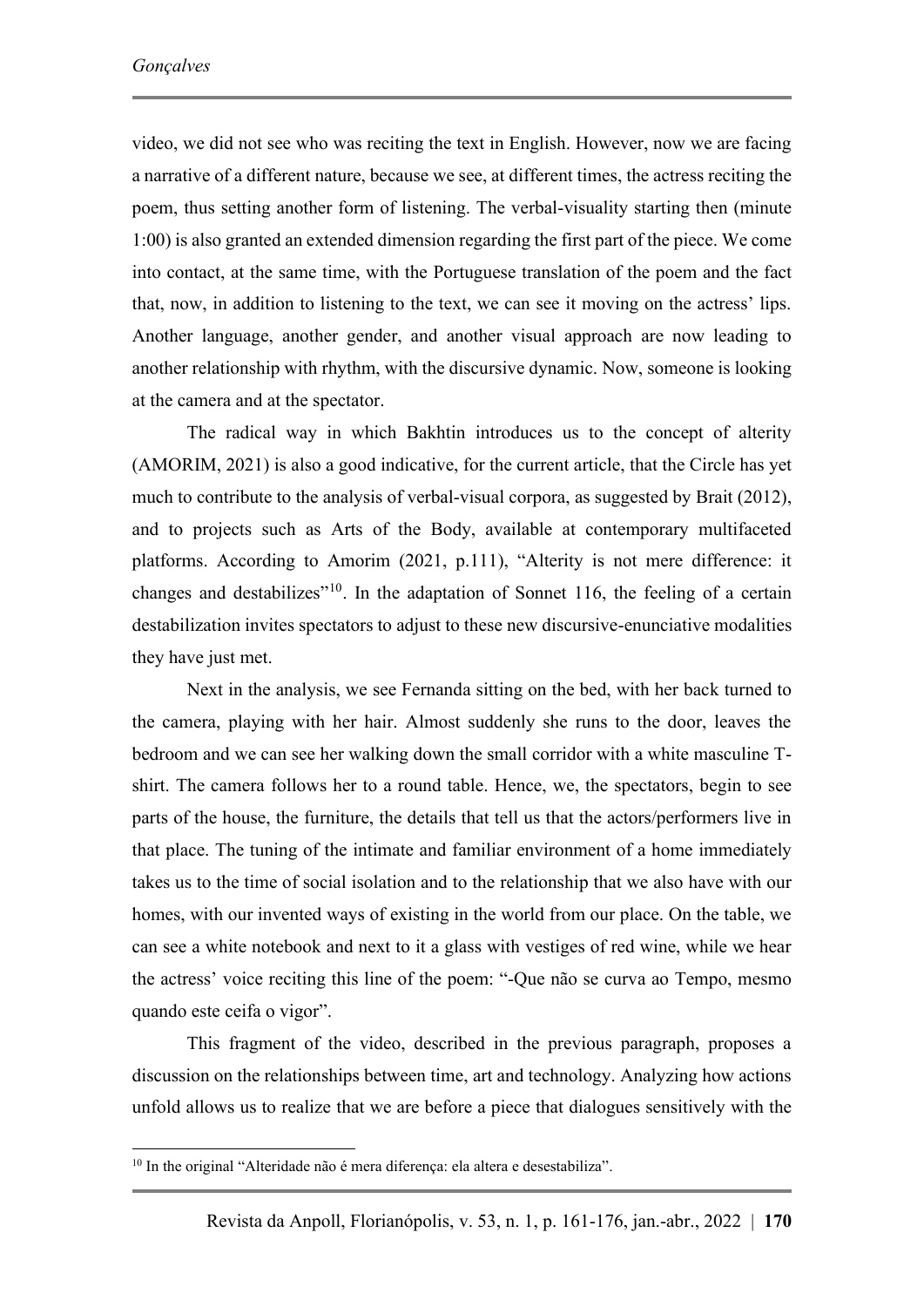aesthetic field, validating an education of the gaze. Somehow, we know what artists want to achieve. We access a level of attention capable of reminding us without much ado that aesthetic communication is "an entirely unique and irreducible to other types of ideological communication" (VOLÓCHINOV, 2019 [1926], p. 116)<sup>11</sup>.

On the notebook also watched by the actress, we see and hear her own image that grows bigger and splits into different screens still reciting Sonnet 116. On the notebook, and occupying a portion of the screen, a cell phone focuses on her mouth covered in red lipstick. When the phone is moved off the notebook by the actress, its absence and displacement (she holds it in her hands) allow us to see the same scene revisited on the screen, in a type of moving photograph. The camera frames Fernanda's face at 1min51 as she looks at herself on the computer screen. It is not possible for us, analysts, to move beyond the scene without resorting to the concept of *excess of seeing*, provided by the Dialogism based on Bakhtin's interest in the novel.

The chapter "The author and the hero in the aesthetic activity" (BAKHTIN, 2003 [1979], p.1-192)<sup>12</sup> highlights the study of the constitutive relationship between two subjects, dedicated to understand the I/other by means of a body situated on the outside, seen from the outside. The philosophical character of the discussion includes the mirror as a sign of uniqueness. Bakhtin claims in the beginning:

> When I contemplate a whole human being who is situated outside and over against me, our concrete, actually experienced horizons do not coincide. For at each given moment, regardless of the position and the proximity to me of this other human being whom I am contemplating, I shall always see and know something that he, from his place outside and over against me, cannot see himself: parts of his body that are inaccessible to his own gaze (his head, his face and its expression), the world behind his back, and a whole series of objects and relations, which in any of our mutual relations are accessible to me but not to him. As we gaze at each other, two different worlds are reflected in the pupils of our eyes. It is possible, upon assuming an appropriate position, to reduce this difference of horizons to a minimum, but in order to annihilate this difference completely, it would be necessary to merge into one, to become one and the same person. (BAKHTIN, 2003 [1920-22], p. 21)<sup>13</sup>

The approach of *excess of seeing* means assuming alterity and the impossibility of unity since in the relationship I/other both are always changed. The mirrored way in which

<sup>&</sup>lt;sup>11</sup> For references, see footnote 8.

<sup>&</sup>lt;sup>12</sup> BAKHTIN, M. Art and answerability: early philosophical essay. Edited by Michael Holquist and Vadim Liapunov; translated and notes by Vadim Liapunov. Austin: University of Texas Press, 1990, p. 4-256.  $13$  See footnote 12, p. 23.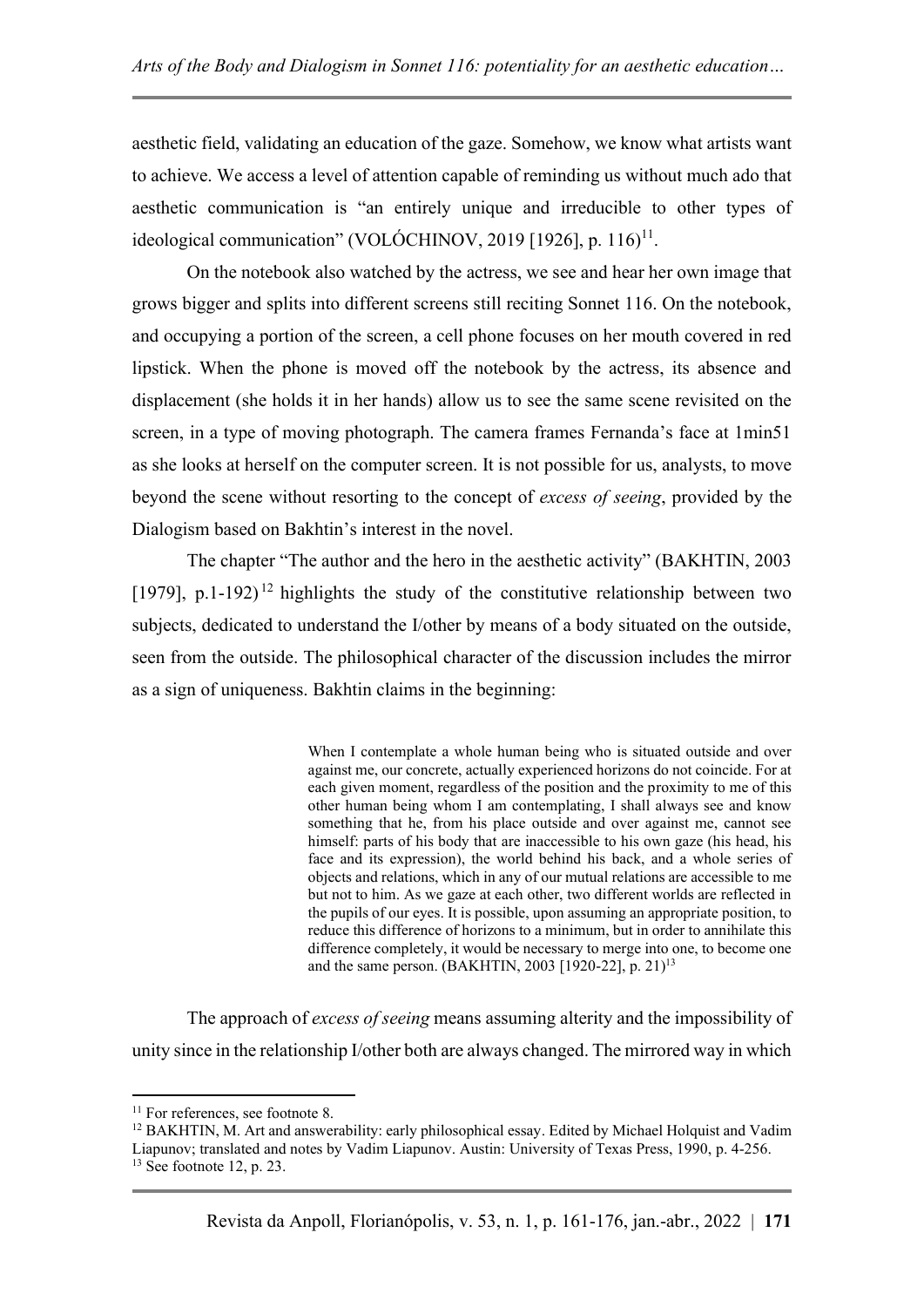the relationship of body and screen unfolds on the video embraces the idea of an exterior image, of *a completeness of myself that is only achieved through the other,* a discussion that is very dear to Bakhtinian studies and present in his writings as:

> [...] our own relationship to our exterior does not, after all, have an immediately aesthetic character; it pertains only to its possible effect on others— [...] we evaluate our exterior not for ourselves, but for others through others. [...]is not a unitary and unique soul—a second participant is implicated in the event of self-contemplation, a fictitious other. (BAKHTIN, 2003 [1920-22], p. 30-31)<sup>14</sup>

Regarding the analysis of the relationships between the discursive work that connects Arts of the Body to Dialogism, it becomes possible to aim for an aesthetic education, also a goal in the present study. Therefore, it is necessary to resume Bakhtin's contributions about aesthetics, which he discusses both as an activity and as an object. In his conception, the character of the author-creator becomes absolutely relevant and one of our interests, since it provides support to understand the director's style/signature (who proposes, in our case, the transposition of a poem to the scenic-performative language) and, concomitantly, to our reflections on the spectator, who by observing, in the act of contemplating, also creates. Faraco helps us to think this issue:

> The author-creator, therefore, is the one who shapes content: he does not register life events passively (always according to Bakhtin's imagery, he is not a stenographer), indeed, from a certain axiological position, he selects and reorganizes them aesthetically (FARACO, 2011, p. 24)<sup>15</sup>.

The citation prompts and encourages us to discuss aesthetics, as well as an aesthetic education of the gaze, based on Bakhtinian assumptions, found in the works of Circle, but still far from the spotlight in the literature on the subject.

The video analyzed here, for example, arises as enunciative-discursive materiality filled with potentialities to think about the many likely connections we have already mentioned. Furthermore, it shows the upgrading of the aesthetic field, also, in a world where it has become urgent to adhere to technology. In fact, technology is one of the sides that concur to all corners in this complex semiotic-ideological system.

 $14$  See footnote 12, p. 33.

<sup>&</sup>lt;sup>15</sup> In the original: "O autor-criador é, desse modo, quem dá forma ao conteúdo: ele não apenas registra passivamente os eventos da vida (ele não é, seguindo sempre a imagética bakhtiniana, um estenógrafo desses eventos), mas, a partir de uma certa posição axiológica, recorta-os e reorganiza-os esteticamente.".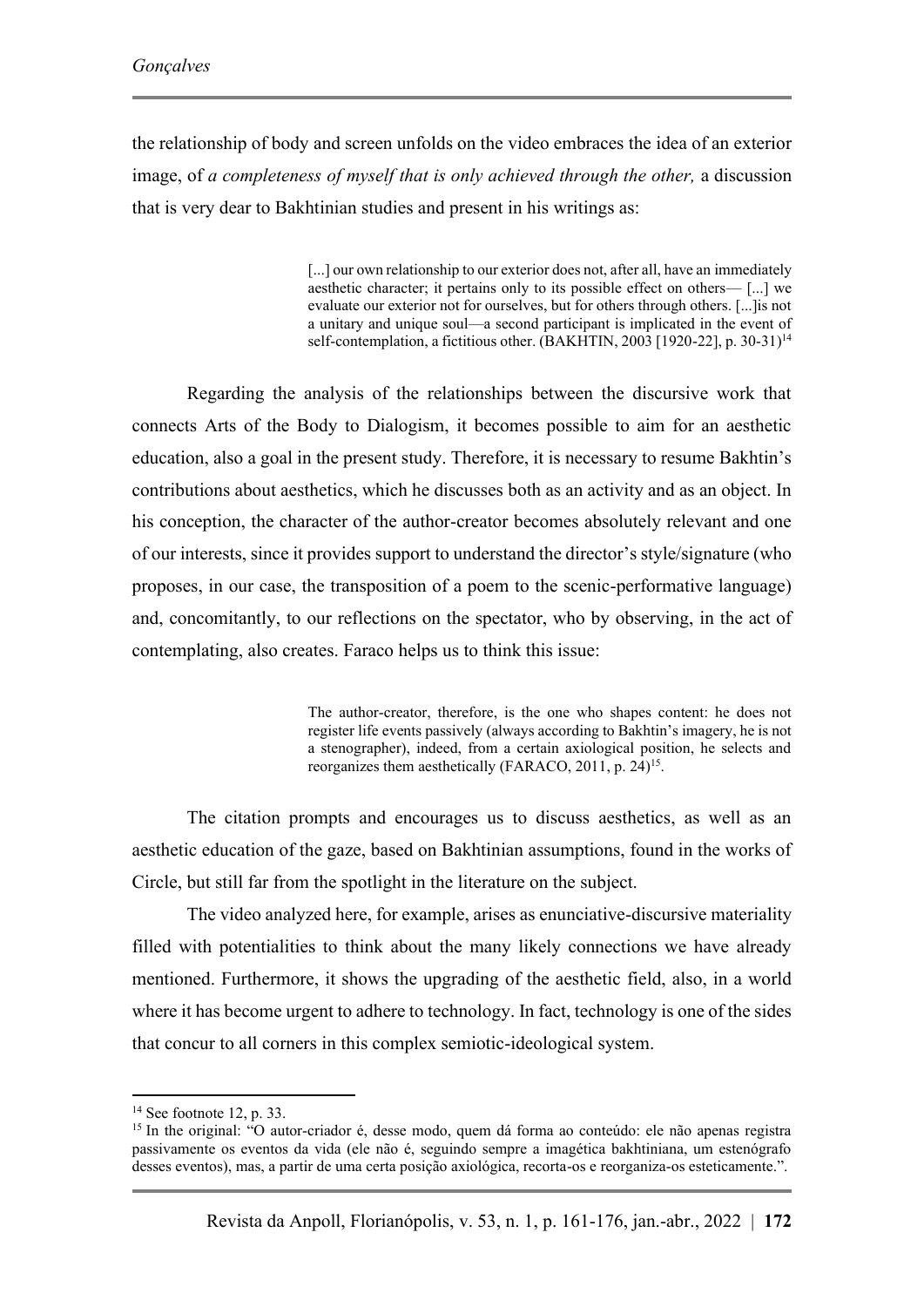Technology, in addition to being the channel through which the work reaches the audience, is also the trigger for actions, realized in and through the body, that are bound to screens. In *Sonnet 116*, through bodies that are sometimes whole, sometimes cropped, elements of a set of signs come together to form a cohesive set, which for 2 minutes and 13 seconds can stun spectators, but never alienate them from their own condition.

In the final moments of the piece, the notebook screen is closed again, suggesting the repetition of an action from the beginning of the video and also signaling a choice by the artistic direction. We see Fernanda's hand now, holding the cell phone, encapsuled by a red case, that had been moved off the top of the notebook keyboard. On the screen, we see only her mouth reciting the final words of the poem. Then, at the same time that we hear the soundtrack, we see the image of her body that calmly bends over the table and looks at the camera (at the spectator?) with a small smile, mixing intimacy with the filmmaker and serenity regarding the sublime love described by the written/oral text. The grounds for what we defend as an aesthetic education of the gaze seems to be reinforced in the apex of possible encounters, which is built by a sensitively apotheotic ending. Before us lies, on the computer screen or on the screen of any device that plays videos (the enunciative-discursive materiality), through the approximation to the metaphor of the mirror, the complicity, the intimacy, the waiting, the distancing, the empathy, the patience and the hope. We see the other.

> I am conscious of myself and become myself only while revealing myself for another, through another, and with the help of another. […] A person has no internal sovereign territory, he is wholly and always on the boundary; looking inside himself, he looks into the eyes of another or with the eyes of another. (BAKHTIN, 2003 [1961], p. 341)<sup>16</sup>

# **4 Epilogue**

Based on *Sonnet 116 (W. Shakespeare) – Direction: José Roberto Jardim – with Fernanda Nobre*, this article aimed to contribute to the field of languages and linguistics as well as the field of education, regarding the Arts of the Body and Dialogism, to subsidize the expansion of reflections on the potentialities of an aesthetic education of the

<sup>16</sup> BAKHTIN, M. Problems of Dostoevsky's Poetics. Edited and translated by Caryl Emerson Introduction by Wayne C. Booth. Minneapolis: University of Minnesota Press, 1984, p. 287.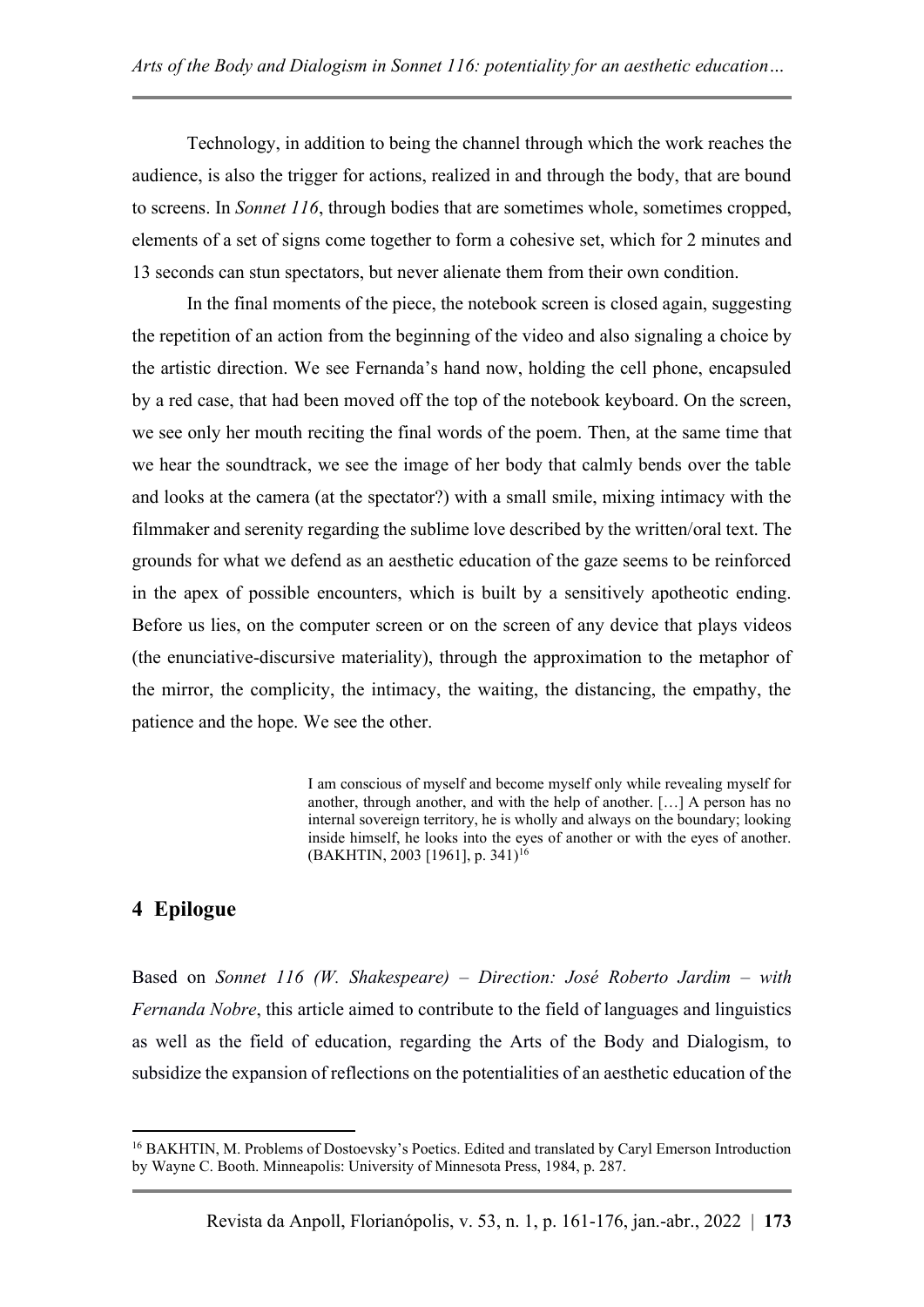gaze – a phenomenon that is only possible in the encounter of subjects, their ways of being, living and acting in the world. Furthermore, we deem noteworthy that it has become ever more urgent to research the relationships between means of expression and human communication, artistic or from other fields, and their intrinsic belonging to discursive-enunciative spheres of production, circulation and reception in contemporaneity, which have quickly presented us with new possibilities to create, enjoy and experiment.

#### *Soneto 116*

*Que não impeça eu ao casamento de verdadeiras almas, Impedimento algum. Pois sendo amor, Não irá se alterar ao encontrar alteração, Ou desaparecer com a ausência do ausente, Ah, não! O amor é um porto seguro. Que encara a tempestade sem se abalar, Que guia a nau errante como a estrela do céu, Que não se curva ao Tempo, mesmo quando esse ceifa o vigor. O amor não se altera a cada instante, pelo contrário. Se reafirma, dia a dia, até o suspiro final. E se isso não verdade, Eu nunca escrevi nada e ninguém jamais amou!*

*(William Shakespeare. Livre tradução: José Roberto Jardim)*

# **Acknowledgements**

This work was sponsored by CNPq via the Research Productivity Grant (PQ) and Senior Post-Doctorate Scholarship (PDS).

# **References**

AMORIM, M. O professor, seu outro e seu corpo – fragmentos de uma experiência no ensino universitário*. In:* BRAIT, B.; GONÇALVES, J. C. (Orgs.) **Bakhtin e as Artes do Corpo**. São Paulo: Hucitec, 2021. p. 83-120.

ARAÚJO, W. C. José Roberto Jardim – destaque brasileiro no Global Forms Theater Festival NY. *In:* **Blog Escrituras Cênicas**, 2021. Disponível em: [http://www.escriturascenicas.com.br/2021/06/jose-roberto-jardim-destaque](http://www.escriturascenicas.com.br/2021/06/jose-roberto-jardim-destaque-brasileiro.html?m=1)[brasileiro.html?m=1.](http://www.escriturascenicas.com.br/2021/06/jose-roberto-jardim-destaque-brasileiro.html?m=1) Acesso em 10 out. 2021.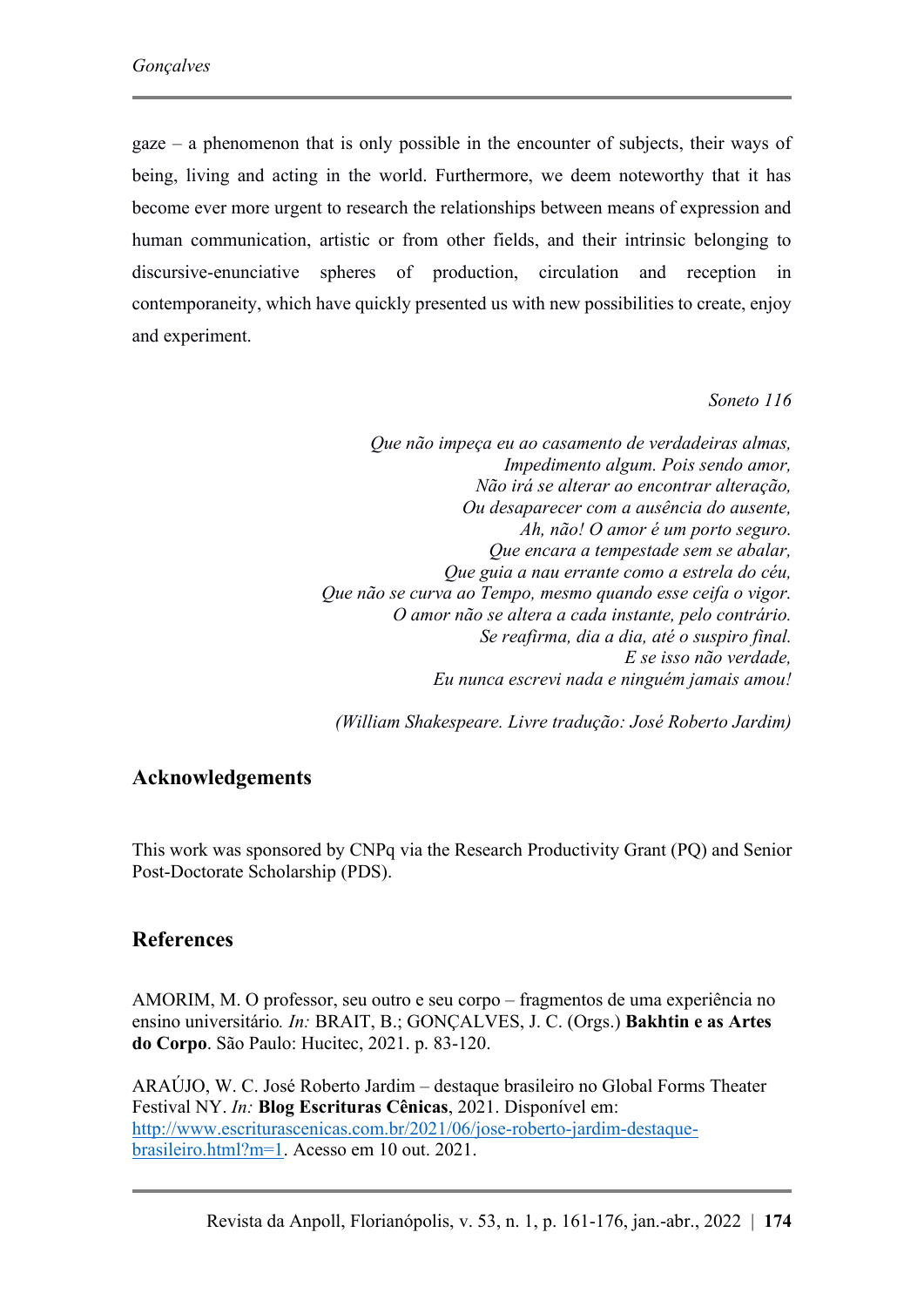BRAIT, B. Construção coletiva da perspectiva dialógica: História e alcance teórico metodológico. *In*: FÍGARO R. **Comunicação e Análise do Discurso.** São Paulo: Editora Contexto, 2012. p. 79-98.

BRAIT, B.; GONÇALVES, J.C. (Orgs.) **Bakhtin e as Artes do Corpo**. São Paulo: Hucitec Editora, 2021.

BAKHTIN, M. O autor e a personagem na atividade estética [1920-22]. *In:* BAKHTIN, M. **Estética da Criação Verbal**. Tradução de Paulo Bezerra. 4.ed. São Paulo: Martins Fontes, 2003. p. 1-90.

BAKHTIN, M. Reformulação do livro sobre Dostoiévski [1961]. *In:* BAKHTIN, M. **Estética da Criação Verbal**. Tradução de Paulo Bezerra. 4.ed. São Paulo: Martins Fontes, 2003. p. 337-357.

BAKHTIN, M. As formas do tempo e do cronotopo no romance: um ensaio de poética histórica [1937-39]. *In:* **Teoria do Romance II: As formas do tempo e do cronotopo**. Tradução, posfácio e notas de Paulo Bezerra; organização da edição russa de Serguei Botcharov e Vadim Kójinov. São Paulo: Editora 34, 2018.

BEZERRA, A. C. et al. Fatores associados ao comportamento da população durante o isolamento social na pandemia de COVID-19. **Revista Ciência e Saúde Coletiva**, v. 25, supl. 1, p. 2411-2421, 2020.

CASTRO, G. Os apontamentos de Bakhtin: uma profusão temática. *In*: FARACO, C *et al.* **Diálogos com Bakhtin**. Curitiba: Editora UFPR, 2007.

DIÉGUEZ, I. Um teatro sem teatro: a teatralidade como campo expandido. Tradução de Eli Borges. **Sala Preta**, v. 14, n. 1, p. 125-129, 2014.

SOARES, F. M.; KASTRUP, V. A experiência do espectador: recepção, audiência ou emamcipação. **Revista Estudos e Pesquisas em Psicologia**, v. 15, n. 3, p. 965-985, 2015.

TITO, M. Até a última sílaba do tempo – entrevista com José Roberto Jardim. *In:* **Deus Ateu**, 2021. Disponível em [https://deusateu.com.br/2021/02/09/entrevista-jose-roberto](https://deusateu.com.br/2021/02/09/entrevista-jose-roberto-jardim/)[jardim/.](https://deusateu.com.br/2021/02/09/entrevista-jose-roberto-jardim/) Acesso em 10 out. 2021.

VAN HOOF, E. Lockdown is the world's biggest psychological experiment - and we will pay the price. *In:* **World Economic Forum***,* 2020. Disponível em: [https://www.weforum.org/agenda/2020/04/this-is-the-psychological-side-of-the-covid-](https://www.weforum.org/agenda/2020/04/this-is-the-psychological-side-of-the-covid-19-pandemic-that-were-ignoring)[19-pandemic-that-were-ignoring/](https://www.weforum.org/agenda/2020/04/this-is-the-psychological-side-of-the-covid-19-pandemic-that-were-ignoring). Acesso em: 25 set. 2021.

VOLÓCHINOV, V. **Marxismo e filosofia da linguagem**: problemas fundamentais do método sociológico na ciência da linguagem. Tradução, notas e glossário de Sheila Grillo e Ekaterina Vólkova Américo; ensaio introdutório de Sheila Grillo. São Paulo: Editora 34, 2017.